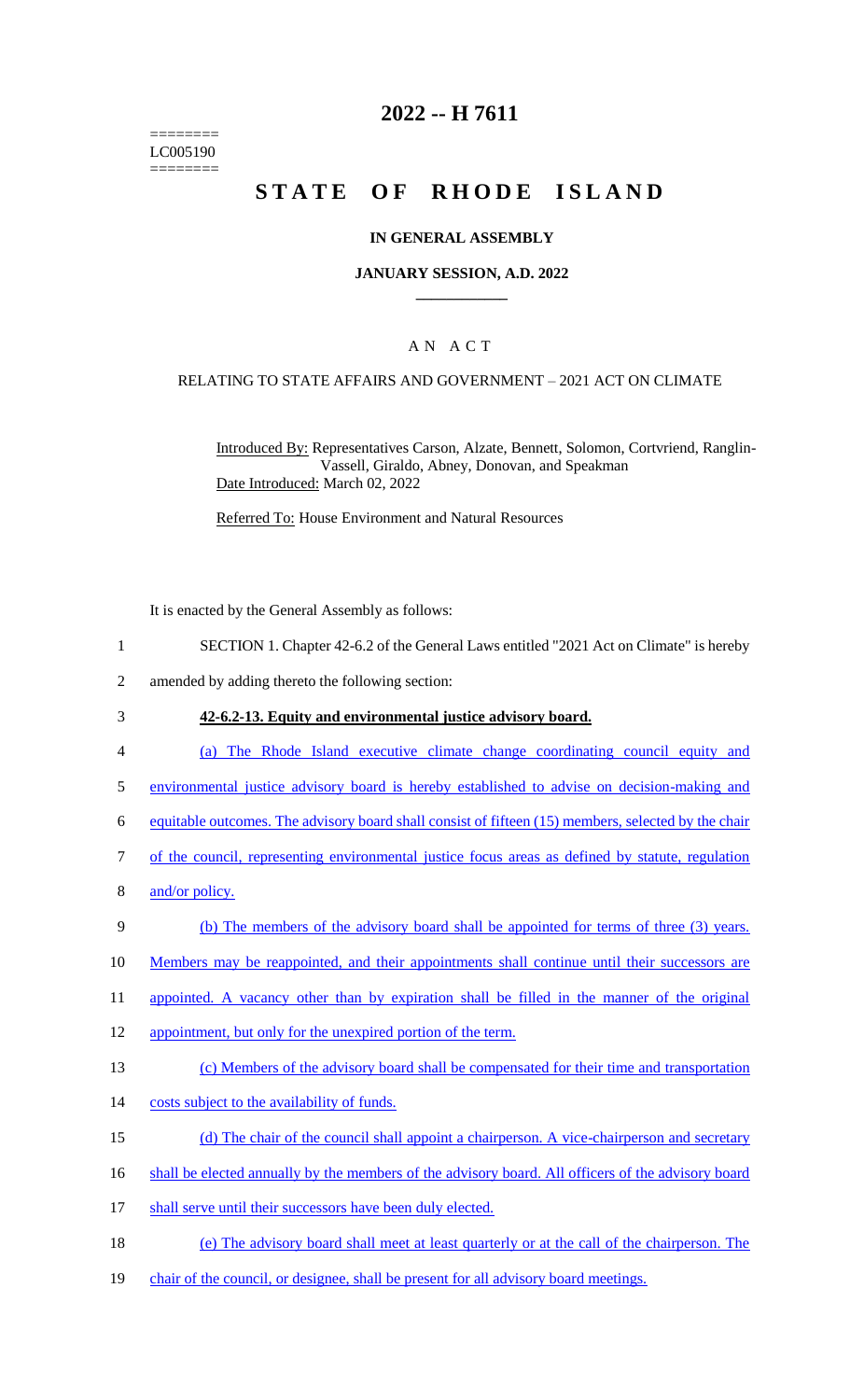(f) The advisory board shall have the following purposes and duties: (1) Make recommendations for defining overburdened and underserved communities, building on existing criteria and definitions, where applicable; (2) Provide recommendations for incorporating equity and environmental justice in the 5 plans required by § 42-6.2-2 and for equitable investments of funding to reduce greenhouse gas emissions; (3) Make recommendations for metrics to evaluate how investments of funds to reduce greenhouse gas emissions demonstrably provide direct and meaningful benefits for overburdened and underserved communities; (4) Advise the council on issues related to equity and environmental justice; 11 (5) Report to the council at each regular council meeting; and (6) Prepare an annual report, to be included in the annual report of the council, that 13 specifically addresses the council's work to advance equity and environmental justice and 14 recommends actions that would further advance equity and environmental justice in the context of 15 the council's responsibilities. SECTION 2. Section 42-6.2-2 of the General Laws in Chapter 42-6.2 entitled "2021 Act on Climate" is hereby amended to read as follows: **42-6.2-2. Purpose of the council.** (a) The council shall have the following duties: (1) Assess, integrate, and coordinate climate change efforts throughout state agencies to reduce emissions, strengthen the resilience of communities and infrastructure, and prepare for the effects on climate change, including, but not limited to, coordinating vulnerability assessments throughout state government; (2)(i) No later than December 31, 2025, and every five (5) years thereafter, submit to the governor and general assembly an updated plan, following an opportunity for public comment, that includes strategies, programs, and actions to meet economy-wide enforceable targets for greenhouse gas emissions reductions as follows: (A) Ten percent (10%) below 1990 levels by 2020; (B) Forty-five percent (45%) below 1990 levels by 2030; (C) Eighty percent (80%) below 1990 levels by 2040; (D) Net-zero emissions by 2050. No action shall be brought pursuant to: subsection (a)(2)(i)(B) of this section before 2031, 33 pursuant to subsection  $(a)(2)(i)(C)$  of this section before 2041, and pursuant to subsection 34 (a) $(2)(i)$ (D) of this section before 2051.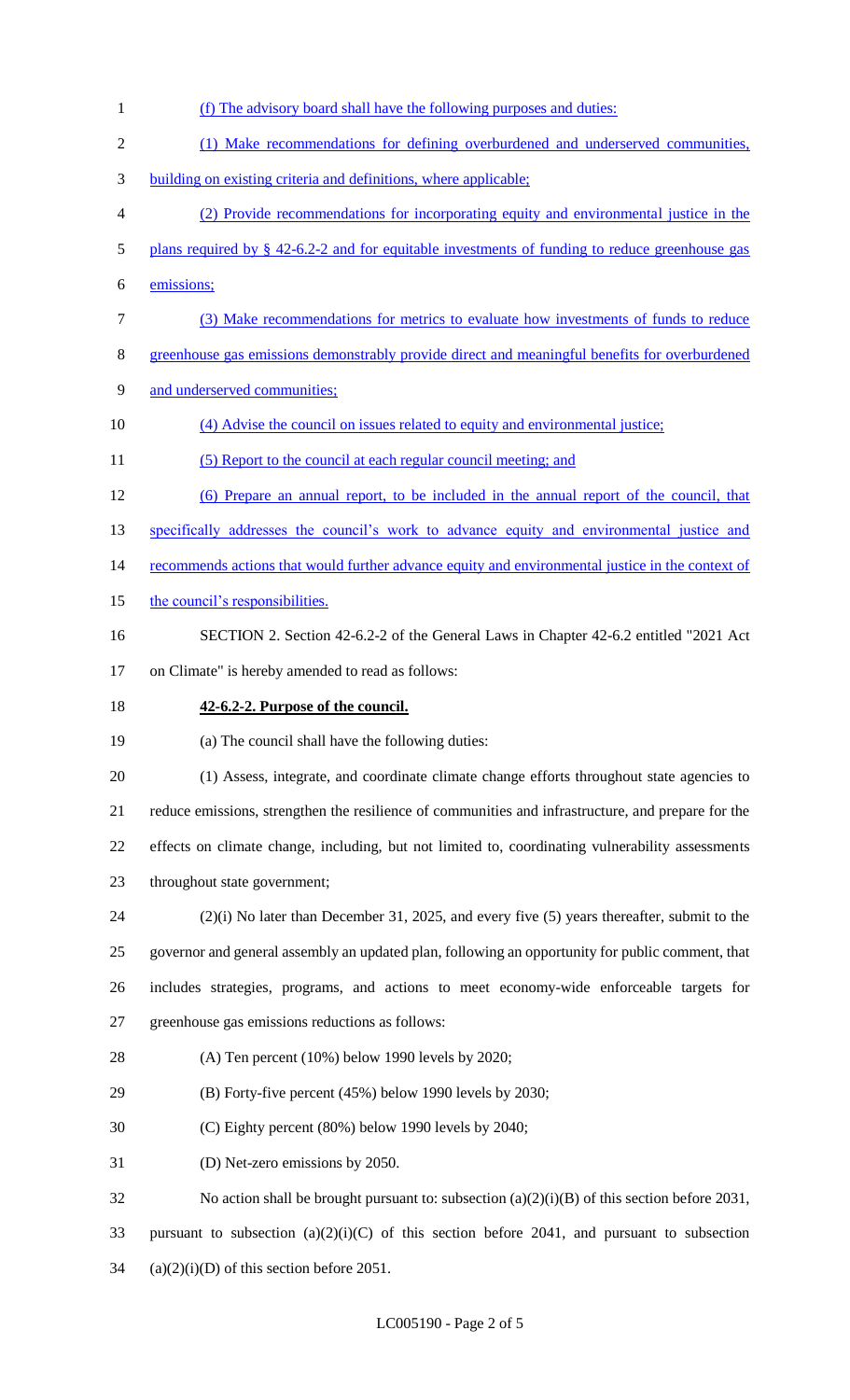(ii) The plan shall also include procedures and public metrics for periodic measurement,

2 not less frequently than once every five (5) years, of progress necessary to meet these targets and for evaluating the possibility of meeting higher targets through cost-effective measures.

 (iii) The plan shall address in writing the annual input that is provided to the council by its 5 advisory board, as set forth in § 42-6.2-4, and its science and technical advisory board, as set forth in § 42-6.2-5, and its equity and environmental justice advisory board, as set forth in § 42-6.2-13, in their reports to the council.

 (iv) If a plan directs an agency to promulgate regulations, then the agency must do so by either issuing an advance notice of proposed rulemaking, as set forth in § 42-35-2.5, no later than six (6) months after the plan is released or by issuing a notice of proposed rulemaking, as set forth in § 42-35-2.7, no later than one year after the plan is released, unless the plan specifies another timeframe for an advance notice of rulemaking or a notice of rulemaking.

 (v) The plan shall include an equitable transition to climate compliance for environmental justice populations, redress past environmental and public health inequities, and include a process where the interests of and people from populations most vulnerable to the effects of climate change 16 and at risk of pollution, displacement, energy burden, and cost influence such plan. The equity and 17 environmental justice advisory board established by § 42-6.2-13 shall be consulted and shall 18 provide recommendations with respect to the requirements of this section.

 (vi) The plan shall identify support for workers during this equitable transition to address inequity in the state by creating quality and family-sustaining clean energy jobs that pay wages and benefits consistent with or that exceed area wage and labor standards. The plan shall provide for the development of programs that directly recruit, train, and retain those underrepresented in the workforce, including women, people of color, indigenous people, veterans, formerly incarcerated people, and people living with disabilities.

 (vii) The requirements under this subsection shall be subject to the enforcement provisions of § 42-6.2-10 effective in 2026.

 (viii) No later than December 31, 2022, the council shall submit to the governor and the general assembly an update to the greenhouse gas emission's reduction plan dated "December 29 2016" which shall not be subject to the requirements of subsections  $(a)(2)(ii)$  through  $(a)(2)(vi)$  of this section. No action shall be brought pursuant to subsection (a)(2)(viii) of this section before 2023;

 (3) Advance the state's understanding of the effects on climate change including, but not limited to: sea level rise; coastal and shoreline changes; severe weather events; critical infrastructure vulnerability; food security; and ecosystem, economic, and health impacts, including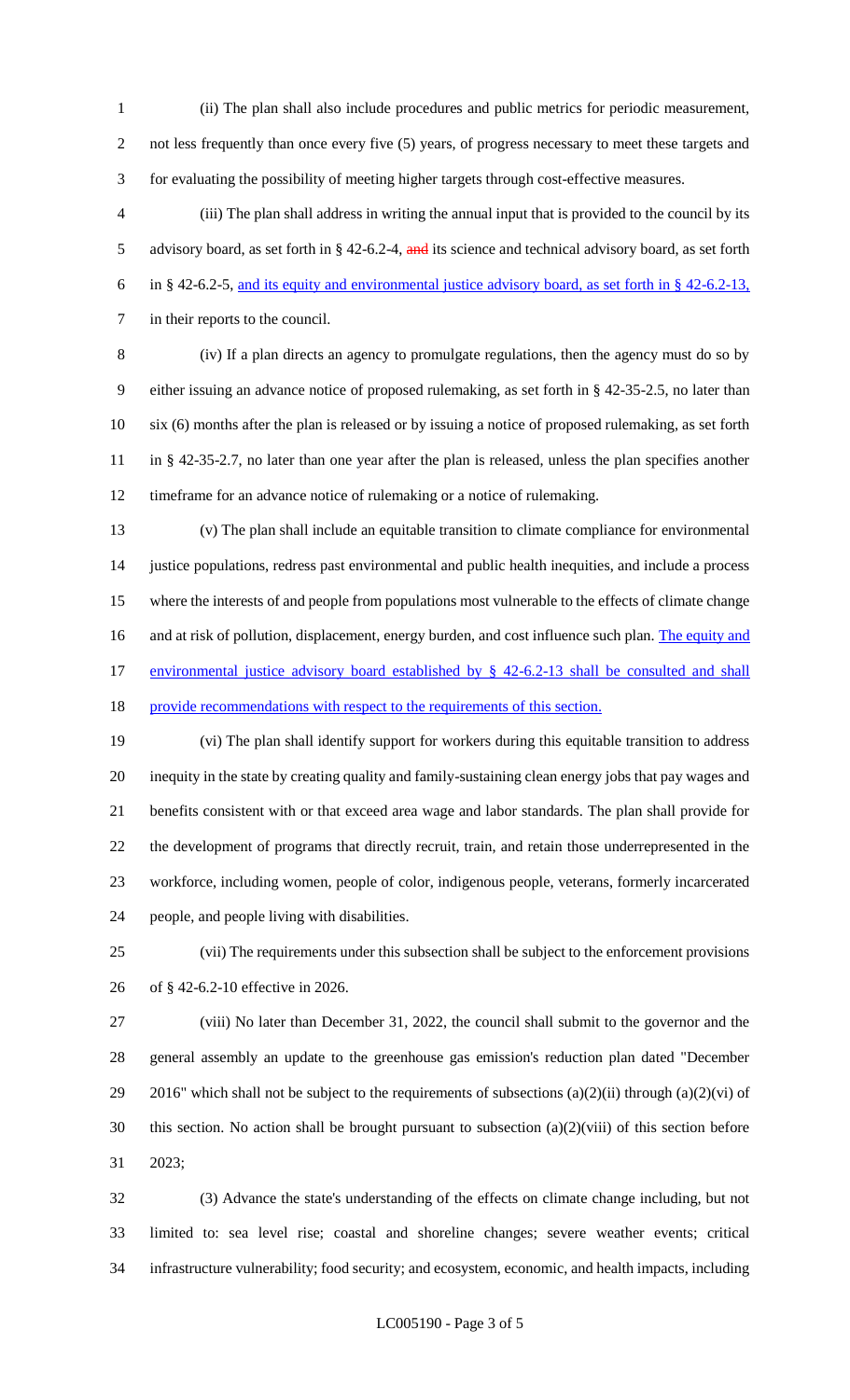the effects of carbon pollution on children's health;

 (4) Identify strategies to prepare for these effects and communicate them to Rhode Islanders, including strategies that incentivize businesses, institutions, and industry to adapt to climate change;

 (5) Work with municipalities to support the development of sustainable and resilient communities;

 (6) Identify and leverage federal, state, and private funding opportunities for emission reduction and climate change preparedness and adaption work in Rhode Island;

 (7) Advise the governor, the general assembly, and the public on ways to ensure that Rhode Island continues to be a national leader in developing and implementing strategies that effectively address the challenges on climate change;

 (8) Work with other New England states to explore areas of mutual interest to achieve common goals; and

 (9) Identify and facilitate opportunities to educate the public about climate change and efforts throughout state agencies and municipalities to address climate change.

 (b) The council is encouraged to utilize the expertise of Rhode Island universities and colleges in carrying out the duties described in subsection (a) of this section, specifically to ensure that the state's efforts to mitigate and adapt to climate change are based on the best available scientific and technical information, and to optimize the contribution by the universities and colleges of their expertise and experience in research, analysis, modeling, mapping, applications to on-the-ground situations, technical assistance, community outreach, and public education.

SECTION 3. This act shall take effect upon passage.

======== LC005190 ========